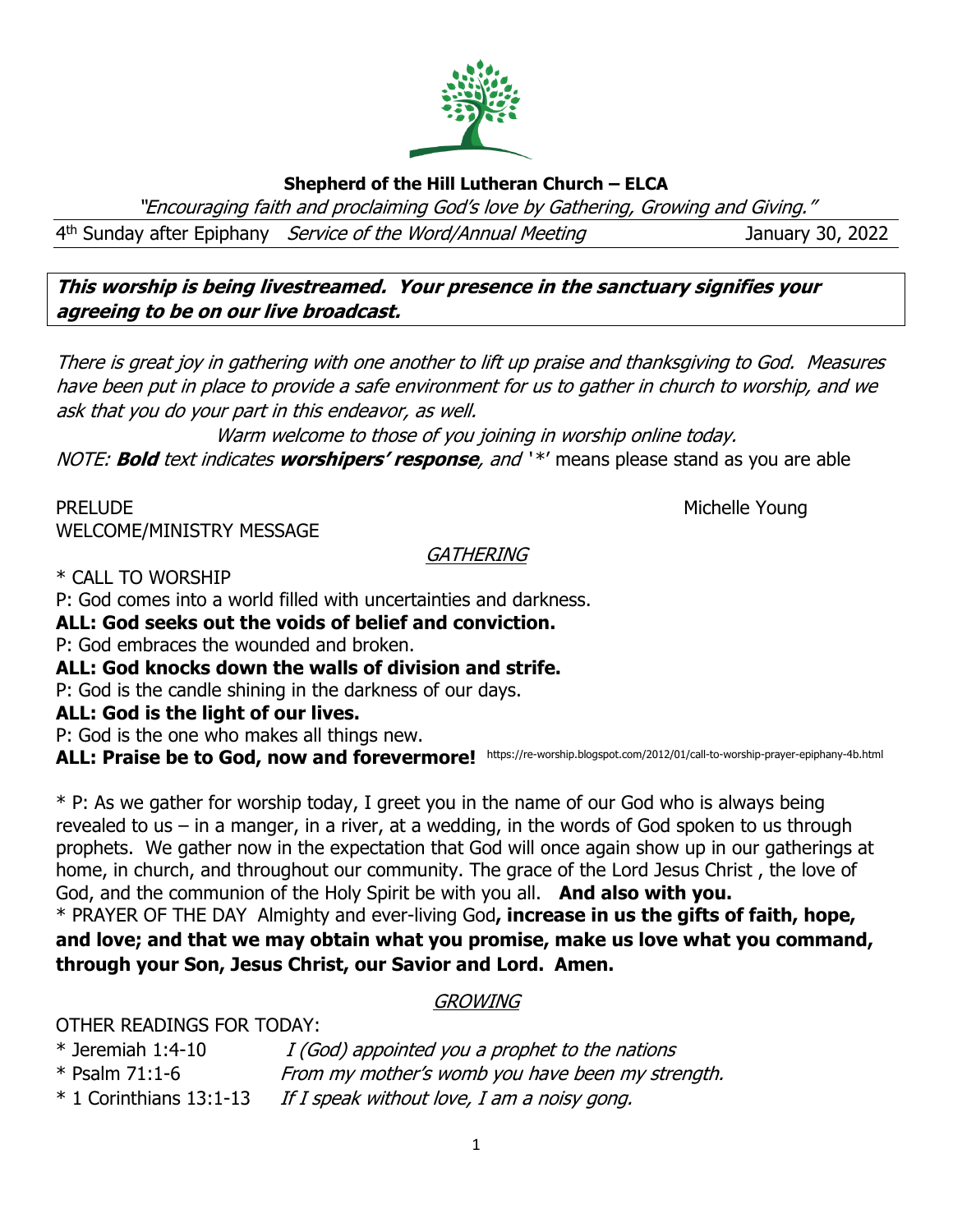People in Jesus' hometown are initially pleased when he says that God will free the oppressed. Their pleasure turns to rage when he reminds them that God's prophetic mission typically pushes beyond human boundaries so that mercy and healing are extended to those regarded as outsiders.

The Good News, according to the Gospel of Luke the 4<sup>th</sup> chapter, **All: Glory to you O Lord** <sup>21</sup>Then [Jesus] began to say to [all in the synagogue in Nazareth,] "Today this scripture has been fulfilled in your hearing." <sup>22</sup>All spoke well of him and were amazed at the gracious words that came from his mouth. They said, "Is not this Joseph's son?" <sup>23</sup>He said to them, "Doubtless you will quote to me this proverb, 'Doctor, cure yourself!' And you will say, 'Do here also in your hometown the things that we have heard you did at Capernaum.<sup> $1''$  24</sup>And he said, "Truly I tell you, no prophet is accepted in the prophet's hometown.  $25$ But the truth is, there were many widows in Israel in the time of Elijah, when the heaven was shut up three years and six months, and there was a severe famine over all the land;  $^{26}$ yet Elijah was sent to none of them except to a widow at Zarephath in Sidon.  $^{27}$ There were also many lepers in Israel in the time of the prophet Elisha, and none of them was cleansed except Naaman the Syrian."<sup>28</sup>When they heard this, all in the synagogue were filled with rage. <sup>29</sup>They got up, drove him out of the town, and led him to the brow of the hill on which their town was built, so that they might hurl him off the cliff. <sup>30</sup>But he passed through the midst of them and went on his way. The Gospel of the Lord **All: Praise be to God.**

PASTOR'S MESSAGE **PASTOR'S MESSAGE** 

#768 HYMN OF THE DAY He Comes to Us as One Unknown vs. 1, 2, 4 **p. 4**

## GIVING

## \* OFFERTORY PRAYER Blessed are you, O God, **who offers us new beginnings and guides us on our journey. We give in thanksgiving for what you have already given us. Now prepare us to carry your love to a hungry world, in the name of Christ our light. Amen.**

**\*** PRAYERS AND PETITIONS (L: God of grace **All: Hear our prayer.)**

\* ANNOUNCEMENTS/ BLESSING God, who leads you in pathways of right living, who rejoices over you, and who calls you by name,  $\pm$  bless your going out and coming in, today and forever. **Amen.** \* Green #559SENDING HYMN Praise and Thanksgiving vs. 1, 2, 4 **p. 5**

\* DISMISSAL Go with Christ into a weary world. Share the good news. **Thanks be to God.**

\* POSTLUDE *(We will take a brief break to set up the Zoom session for the meeting)* Michelle Young

THIS WEEK AT CHURCH AND BEYOND OUR DOORS

| Today:           | 8:45am             | - Sunday School                                                    |
|------------------|--------------------|--------------------------------------------------------------------|
|                  |                    | 10:00 am - Worship/Annual Meeting                                  |
| <b>MONDAY</b>    | 7pm                | - AA Meeting                                                       |
| <b>TUESDAY</b>   | $4-6$ pm           | - Food Pantry                                                      |
|                  | 7 <sub>pm</sub>    | - 4 <sup>th</sup> GriefShare online session (not too late to join) |
| <b>WEDNESDAY</b> | 3:20 <sub>pm</sub> | - 7 <sup>th</sup> -8 <sup>th</sup> gr. Confirmation class          |
| FRIDAY:          | 10am-Noon          | - Food Pantry                                                      |
| SATURDAY:        | 9:00am             | - Luther Park Bible Annual Meeting                                 |
| <b>SUNDAY:</b>   | 8:45am             | - Sunday School Classes                                            |
|                  | 10:00am            | - Communion Worship                                                |
|                  | 12-4pm             | - Chilifest at Luther Park Bible Camp                              |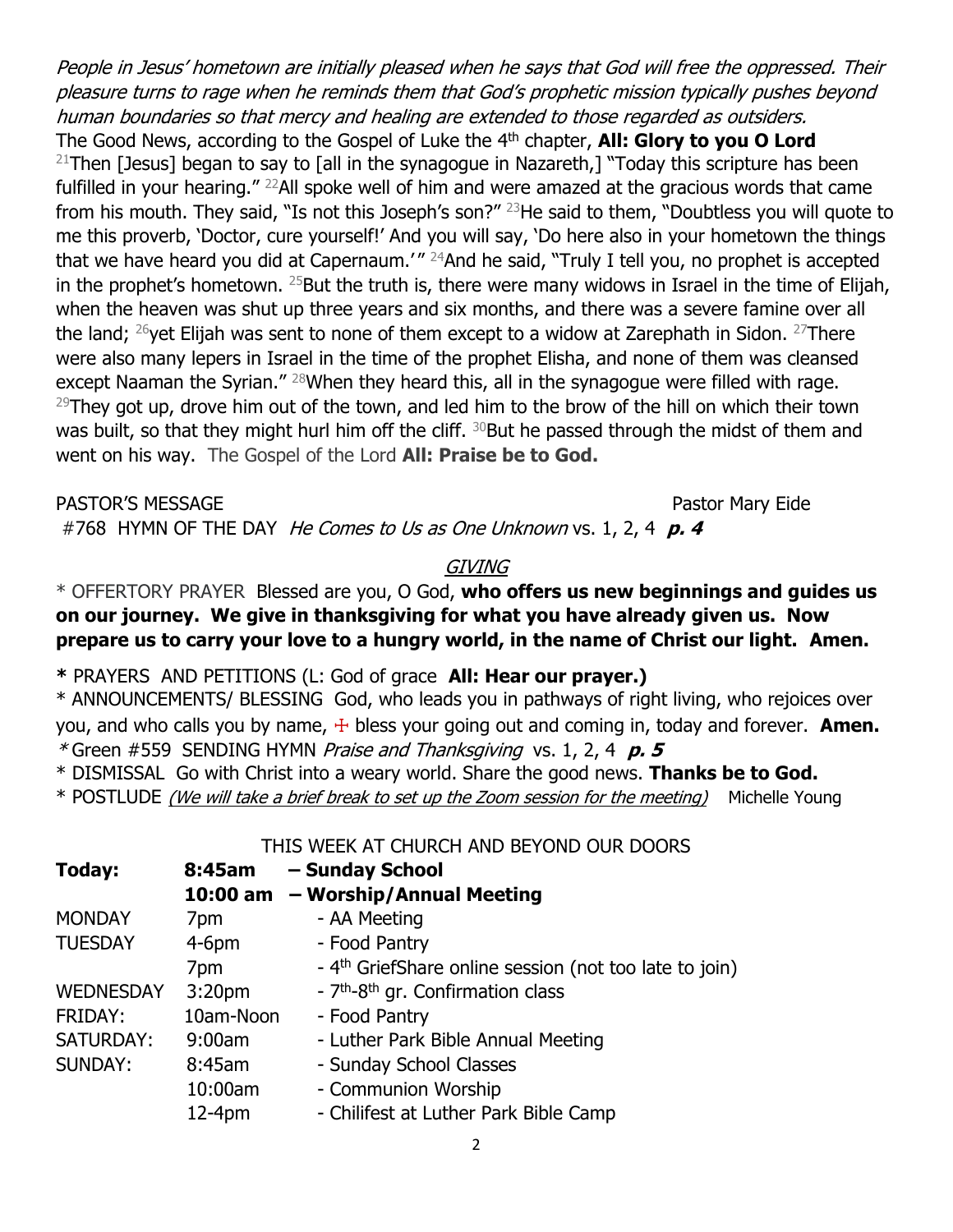#### ANNOUNCEMENTS

Don't forget to get your SUPERBOWL SUB ORDERS IN by Tuesday, Feb. 8th!! *Did you hear that* this year we have delivery service within the Elk Mound area? That's right folks, spread the news! Order forms can be found: at church and in your January newsletter (which is also on our church website [www.sothem.org](http://www.sothem.org/) )

WE NEED YOU! Check out sign-up sheets for *WORSHIP ROLES* for upcoming months or *HOST* FELLOWSHIP after worship on 2<sup>nd</sup> or 4<sup>th</sup> Sunday. You can also call or email if you'd like to sign up.

GRIEF SHARE Began January 11…**but you can still join!!** This is a thirteen-week grief support group meeting on Tuesdays of every week at 7:00 PM via ZOOM. Call Denise at Trinity United Methodist Church Elk Mound at (715) 879-5596 to register and purchase your workbook for \$15.00. Workbooks are available at Trinity Elk Mound or Hudson UMC Hudson.

#### **^^^^^^^^^^^^^^^^^^^^^^^^^^^^^^^^^^^^^^^^^^^^^^^^^^^^**

## BIBLE STUDY QUESTIONS

Relationships in life can be messy and tricky. We set up the expectation in our mind that our interactions with those we know will go well and not cause and chaos or drama in our lives, but reality can be something quite different. This doesn't mean we should just adopt the assumption every interaction will go poorly. Instead, Jesus offers us an example of the importance of having the Holy Spirit with us throughout the day. No, you don't have to be the Son of God to have this available to you. Everyone of us can be filled with the Spirit. Everyone of us can invite the Spirit into our daily lives, and especially difficult situations we experience.

- 1. Have you ever had to present the truth about something to a family member, co-worker, or others, when you knew it wouldn't be received well? How did that feel for you? What emotions did you experience?
- 2. How did people react to your message, or even your attempt to share it? Were you shocked or surprised by their response?
- 3. Were you able to stick to your message? Or did you find yourself stepping around the awkward pauses or complaints voiced, and NOT present the message you wanted? How did that feel?

In Luke's gospel message today, we heard how Jesus had a very difficult truth to reveal to people who knew him very well. He came to free the captives and those oppressed, to bring sight to the blind. He tells them he is the one promised to come…but he came for ALL PEOPLE and not just for the Jews.

- 1. Are you surprised by how the people reacted to Jesus' message? They literally wanted to 'throw him off a high cliff" because they were enraged over his words.
- 2. How have YOU recently responded to someone's message you didn't agree with?
- 3. What is one way the Spirit could help you in such situations in the future?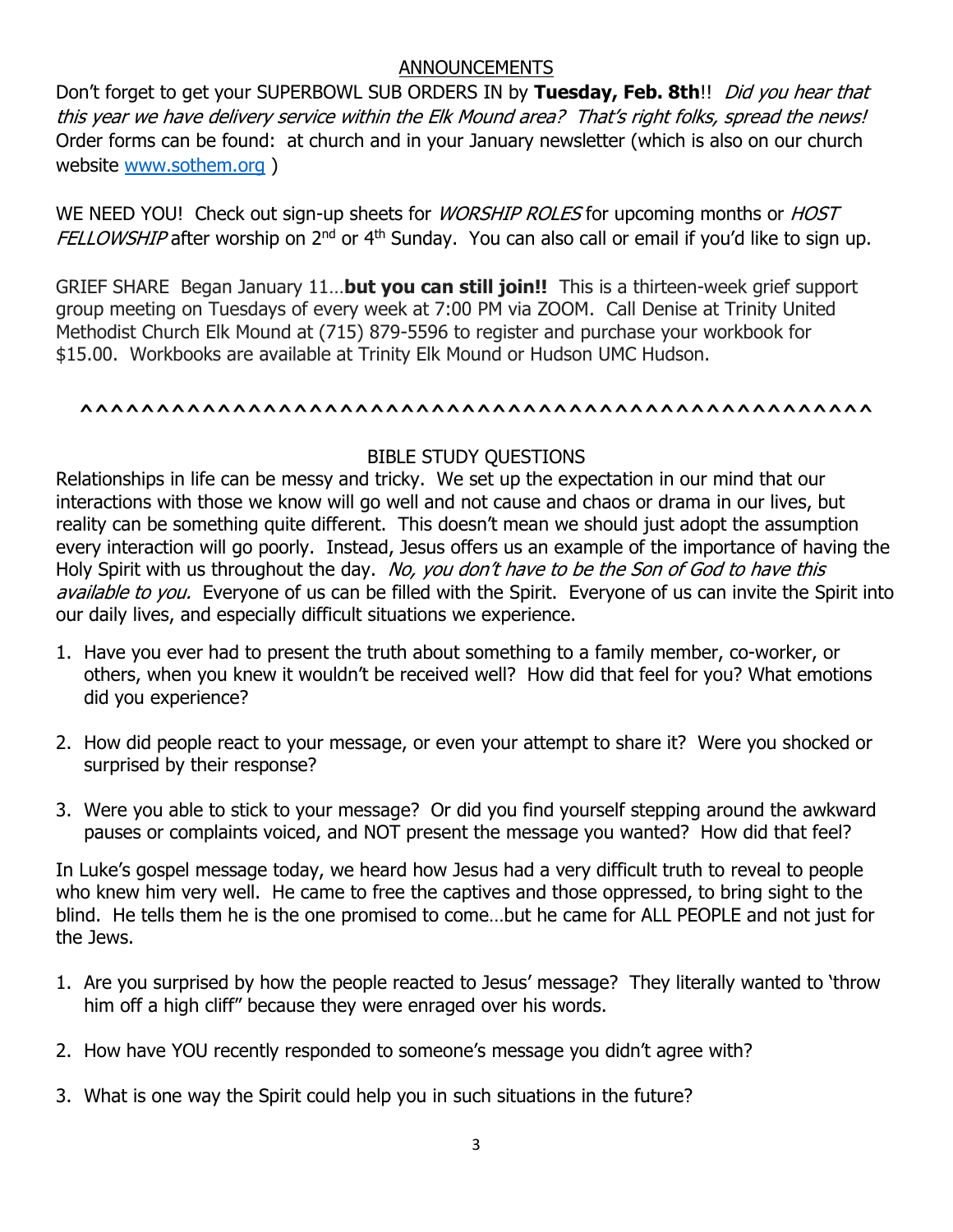He Comes to Us as One Unknown

Verses 1, 2 and 4



Text: Timothy Dudley-Smith, b. 1926<br>Music: REPTON, C. Hubert H. Parry, 1848–1918<br>Text © 1984 Hope Publishing Company, Carol Stream, IL 60188. All rights reserved. Used by permission.

Duplication in any form prohibited without permission or valid license from copyright administrator.

**Shepherd of the Hill Lutheran Church 207 University Street, Elk Mound, WI 54739** Office Phone: 715-879-5115 Email: [sothlc@sothem.org](mailto:sothlc@sothem.org) Website [www.sothem.org](http://www.sothem.org/) Find us on Facebook, too! Pastor Mary Eide (H) 715-309-4065 [meide@luthersem.edu](mailto:meide@luthersem.edu) Custodian, Terry Stamm 715-379-3728 Sunday School Coordinators: Jaime Folczyk [mjfolczyk@yahoo.com](mailto:mjfolczyk@yahoo.com) or Holly Sweeney [thesweeneys@wwt.net](mailto:thesweeneys@wwt.net) Financial Secretary: Barb Vadnais [barbvadnais1@gmail.com](mailto:barbvadnais1@gmail.com)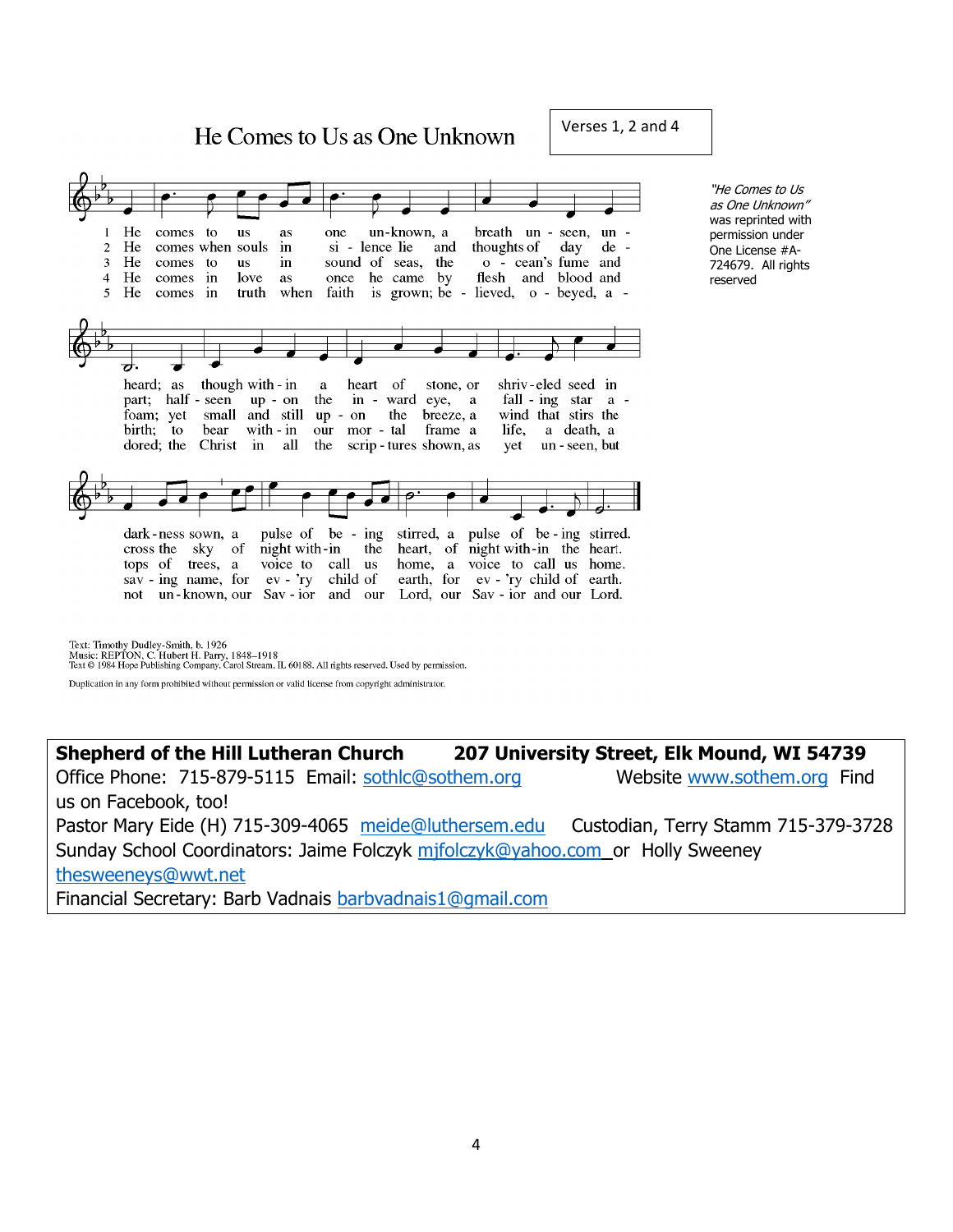Praise and Thanksgiving Verses 1, 2 and 4व  $\overline{c}$ Praise and thanks-giv - ing, God, we would of fer for all things  $\mathbf{1}$  $\overline{a}$  $a - b$ or we bring to that with our  $\overline{2}$ God, bless the serve you, Fa - ther, pro - vid - ing  $\overline{\mathbf{3}}$ food for your chil  $\overline{\phantom{a}}$ dren, by Wis-dom's Then will your bless - ing reach ev - 'ry free - ly con- $\overline{4}$ peo ple, 0 F ₫ liv - ing, you have made good: har-vest of sown fields, fruits of the Sow-ing or till - ing,<br>one with an - oth - er, neigh-bor we may be fed. we would work guid - ing teach us to share so that, re fess - ing your gra-cious hand. Where you are reign - ing,  $\mathbf{n}$ one will d द्गु  $\boldsymbol{\hat{\beta}}$ hay from the mown fields, blos-som and wood.  $or$ chard, bread. har - vest - ing, mill for dai - ly with you,  $\overline{\phantom{a}}$ ing joic with us, all oth may know your ing ers care.  $\overline{\phantom{a}}$ hun  $\overline{a}$ ger; your love sus-tain ing show-ers the land.

"Praise and Thanksgiving" was reprinted with permission under One License #A-724679. All rights reserved

Text: Albert F. Bayly, 1901–1984, alt.<br>Music: BUNESSAN, Gaelic tune; arr. hymnal version<br>Text © Oxford University Press. All rights reserved.<br>Arr. © 2006 Augsburg Fortress.

Duplication in any form prohibited without permission or valid license from copyright administrator.